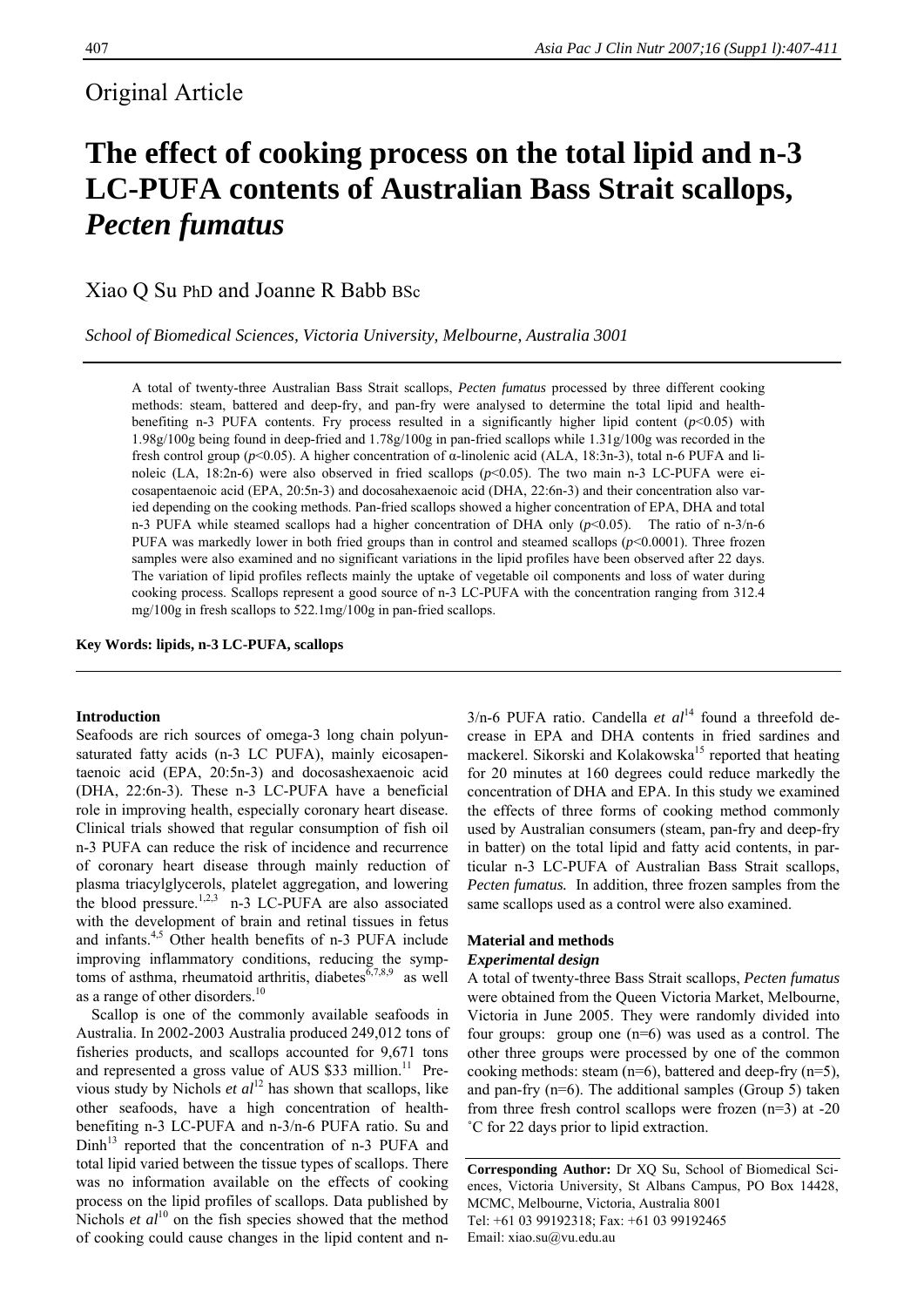Crisco vegetable oil was used for the two fry processes. Scallops coated in batter (mix comprised of self-raising flour, salt and water) were deep-fried in oil for 1.4 minutes. Pan-fry was processed in a small amount of oil for 2.4 minutes. The steam process was carried out in a traditional steamer for 2.3 minutes. After each cooking process the scallops were placed on a sheet of absorbent paper to allow excess cooking oil and water to be removed. The batter covering the scallop was also removed prior to lipid extraction.

## *Lipids and fatty acid analyses*

All scallop samples were dried with a paper towel and approximately 5 g of muscle were cut finely and left in the dark overnight to extract lipid in 50mL of chloroform/methanol (2:1, v/v) containing 10mg/L butylated hydroxytoluene. The lipid content was then determined gravimetrically.16 Fatty acids methyl esters (FAME) were prepared by saponification of approximately 10 mg of lipid, using KOH (0.68 mol/L in methanol) followed by esterification with 14% boron trifluoride in methanol, with 0.25 mg of tricosanoic acid (23:0) added as an internal standard. FAME were separated by capillary gas liquid chromatography using a 50 m x 0.32 mm (I.D.) fused silica bonded phase column (BPX70, SGE, Melbourne, Australia). The column oven was programmed from 125 ˚C for 1 min to 220 ˚C at 8 ˚C/min with helium as carrier gas at a flow rate of 43 cm/sec. Identifications were performed by comparison of retention times with those of standard mixtures of FAME and the results were calculated using response factors derived from chromatograph standards of known composition (NU-Chek-Prep, Elysian, MN).

## *Statistical analyses*

The data analyses were performed using SPSS software (12.0 for Windows). Differences between treatments were analysed using independent-measures one-way ANOVA. Post-hoc comparisons were conducted using Scheffe's test. The values were expressed as mean  $\pm$  SD except in Figure 1 where values are mean  $\pm$  SEM. *p* values <0.05 were considered as significant.

## **Results**

## *Total lipid content*

The total lipid contents  $(g/100g$  wet tissue) of five groups of scallops are shown in Figure 1. All the three cooking processes and freezing have caused a high total lipid content but only two fried groups showed a significant increase than the fresh scallops. The lipid content changed from  $1.31g/100g$  in control group to  $1.78g/100g$  in panfried and  $1.98g/100g$  in deep-fried scallops ( $p<0.05$ ).

## *Total SFA, MUFA and PUFA contents*

In all five groups of scallops PUFA were the dominant class of fatty acids and monounsaturated fatty acids (MUFA) were the least (Fig 2). Cooked and frozen scallops showed a higher total PUFA, saturated fatty acids (SFA) and MUFA than the control group (Fig 2). Statistically, compared to the control group, pan-fried scallops showed higher contents of PUFA, MUFA and SFA  $(p<0.05)$ , and deep-fried scallops showed higher PUFA and MUFA contents  $(p<0.05)$ . In addition deep-fried samples also contained markedly higher concentration of MUFA than steamed and frozen scallops ( $p$ < 0.01).



**Figure 1.** Total lipid content of Australian Bass Strait Scallops processed by various cooking methods (g/100g)



**Figure 2.** Contents of total SFA, MUFA and PUFA in Australian Bass Strait scallop processed by various cooking methods (mg/100g)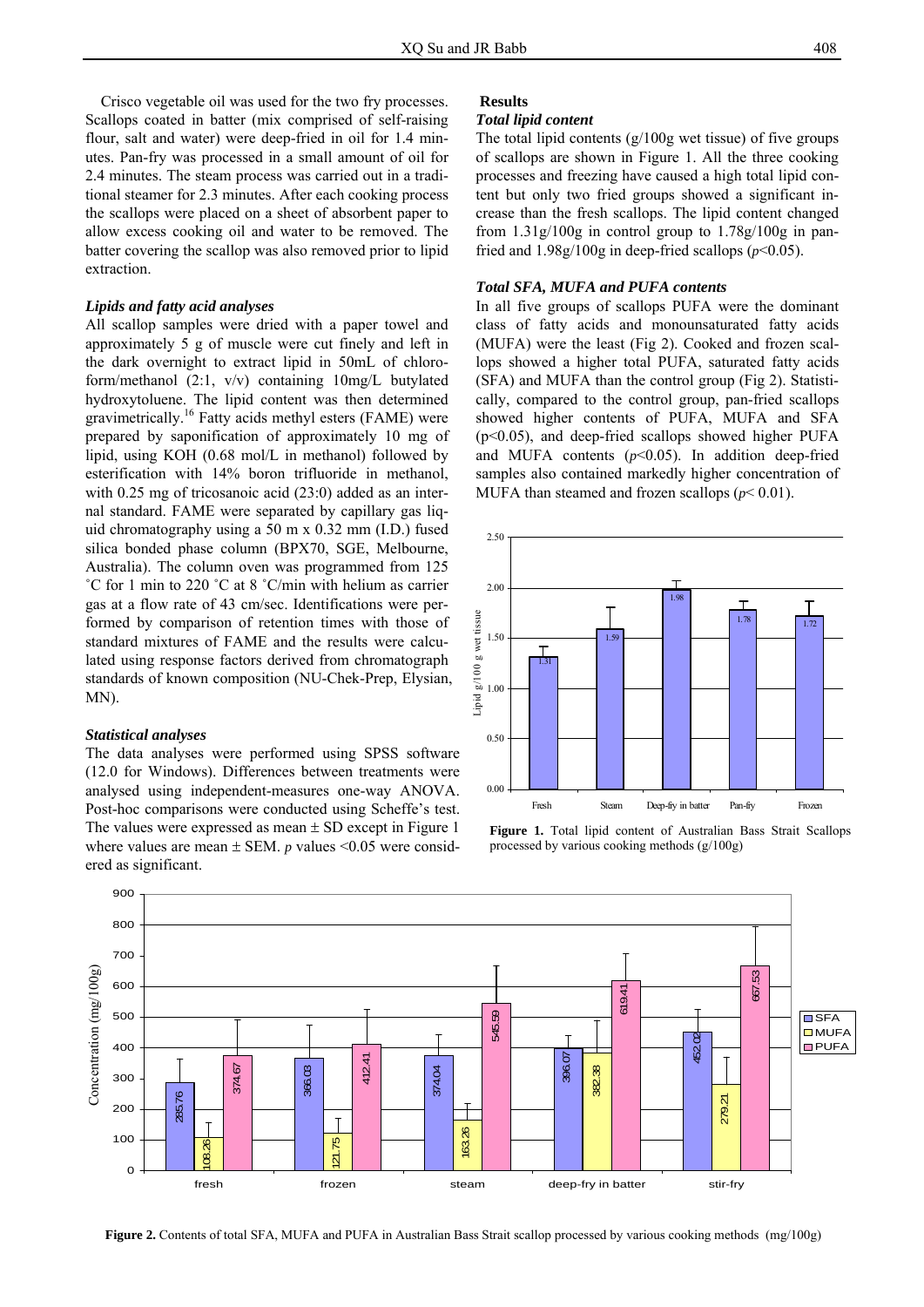| Fatty Acid | Control $\overline{^{(a)}}$ | Frozen $\overline{^{(b)}}$ | Steamed $(c)$     | Deep-fried in Batter <sup>(d)</sup> | Pan-fried <sup>(e)</sup> | One way ANOVA $p$ -value |
|------------|-----------------------------|----------------------------|-------------------|-------------------------------------|--------------------------|--------------------------|
| n-6 PUFA   |                             |                            |                   |                                     |                          |                          |
| 18:2       | $9.4 \pm 3.6$               | $10.2 \pm 3.0$             | $13.6 \pm 3.6$    | $96.8 \pm 30.5$                     | $45.8 \pm 19.4$          | 0.0001                   |
| 18:3       | $2.8 \pm 1.7$               | $2.4 \pm 0.8$              | $4.6 \pm 4.0$     | $3.5 \pm 0.3$                       | $4.0 \pm 0.7$            | 0.529                    |
| 20:2       | $5.0 \pm 1.7$               | $6.8 \pm 0.9$              | $6.4 \pm 1.6$     | $6.2 \pm 1.4$                       | $8.5 \pm 1.9$            | 0.019                    |
| 20:3       | $2.5 \pm 0.7$               | $3.3 \pm 1.0$              | $2.7 \pm 1.5$     | $2.5 \pm 0.4$                       | $3.4 \pm 0.9$            | 0.434                    |
| 20:4       | $18.5 \pm 4.1$              | $18.9 \pm 4.3$             | $26.0 \pm 4.2$    | $23.3 \pm 1.2$                      | $28.4 \pm 4.3$           | 0.001                    |
| 22:4       | $7.2 \pm 2.6$               | $8.7 \pm 2.8$              | $11.3 \pm 3.8$    | $10.2 \pm 1.2$                      | $12.7 \pm 2.3$           | 0.021                    |
| 22:5       | $2.4 \pm 0.1$               | $2.6 \pm 1.1$              | $3.8 \pm 2.3$     | $2.9 \pm 0.3$                       | $3.4 \pm 0.6$            | 0.377                    |
| Total n-6  | $45.8 \pm 13.2$             | $52.9 \pm 12.7$            | $68.3 \pm 17.3$   | $145.4 \pm 33.9$                    | $106.2 \pm 26.1$         | 0.0001                   |
| n-3 PUFA   |                             |                            |                   |                                     |                          |                          |
| 18:3       | $6.1 \pm 3.9$               | $6.8 \pm 3.4$              | $10.2 \pm 4.5$    | $50.5 \pm 17.8$                     | $27.7 \pm 11.8$          | 0.0001                   |
| 18:4       | $8.5 \pm 2.6$               | $8.3 \pm 1.6$              | $9.2 \pm 2.0$     | $10.1 \pm 1.8$                      | $11.6 \pm 1.8$           | 0.090                    |
| 20:3       | $0.8 \pm 0.6$               | $3.3 \pm 1.0$              | $1.5 \pm 1.1$     | $1.4 \pm 0.3$                       | $1.7 \pm 0.4$            | 0.122                    |
| 20:5       | $157.2 \pm 51.3$            | $172.8 \pm 53.0$           | $226.5 \pm 58.5$  | $209.7 \pm 29.5$                    | $267.9 \pm 55.6$         | 0.013                    |
| 22:3       | $1.2 \pm 1.4$               | nd                         | nd                | nd                                  | nd                       |                          |
| 22:5       | $14.1 \pm 4.2$              | $14.5 \pm 2.9$             | $19.4 \pm 6.0$    | $17.8 \pm 1.6$                      | $19.9 \pm 3.5$           | 0.102                    |
| 22:6       | $139.2 \pm 42.4$            | $156.3 \pm 37.5$           | $210.5 \pm 36.1$  | $184.4 \pm 14.4$                    | $232.7 \pm 33.8$         | 0.001                    |
| Total n-3  | $326.9 \pm 104.2$           | $359.5 \pm 98.8$           | $447.3 \pm 105.3$ | $474.0 \pm 34.0$                    | $561.4 \pm 103.0$        | 0.004                    |

**Table 1.** Main n-3 and n-6 PUFA of Australian Bass Strait Scallops processed by various cooking methods (mg/100g)

Values are expressed as mean  $\pm$  SD. PUFA, polyunsaturated fatty acids; nd, not detected; Individual sample size are (a) 6 samples, (b) 3 samples, (c) 6 samples, (d) 5 samples, (e) 6 samples)



**Figure 3.** n-3/n-6 PUFA ratio of Australian Bass Strait scallops processed by various cooking methods

## *n-3 PUFA contents and n-3/ n-6 PUFA ratio*

Table 1 shows the fatty acids of n-3 and n-6 PUFA classes in fresh, cooked and frozen scallops. EPA and DHA were the two main n-3 LC- PUFA with concentration of EPA being greater than DHA in all cases. Concentrations of EPA and DHA ranged from 157-268 mg/100g and 139-233 mg/100g respectively. In comparison to fresh samples pan-fried scallops showed a significantly higher concentration of EPA, DHA and total n-3 PUFA while steamed scallops showed a higher concentration of DHA only  $(p<0.05)$ .

Deep-frying resulted in a markedly higher concentration of  $\alpha$ -linolenic acid (ALA, 18:3n-3) than any other processes  $(p<0.05)$ , and pan-fried scallops showed a significantly higher content than the fresh samples  $(p<0.05)$ .

No significant differences in the concentrations of docosapentaenoic acid (DPA, 22:5n-3) and 18:4n-3 (*p*>0.05) were found across all samples.

The total n-6 PUFA concentration varied between 46 to 145 mg/100g (Table 1). Deep-fried scallops showed a significant higher total n-6 PUFA contents than all other groups except pan-fried scallops (*p*<0.001). Pan-fried samples showed a higher n-6 PUFA content than fresh scallops  $(p<0.01)$ . The two main fatty acids of n-6 PUFA were linoleic acid (LA, 18:2n-6) and arachidonic acid (AA, 20:4n-6) in all samples. Deep-frying resulted in a significantly higher LA concentration than all other processes  $(p<0.001)$  while pan-fried scallops showed a higher LA concentration than the control and steamed groups (*p*<0.05). Although AA contents were relatively constant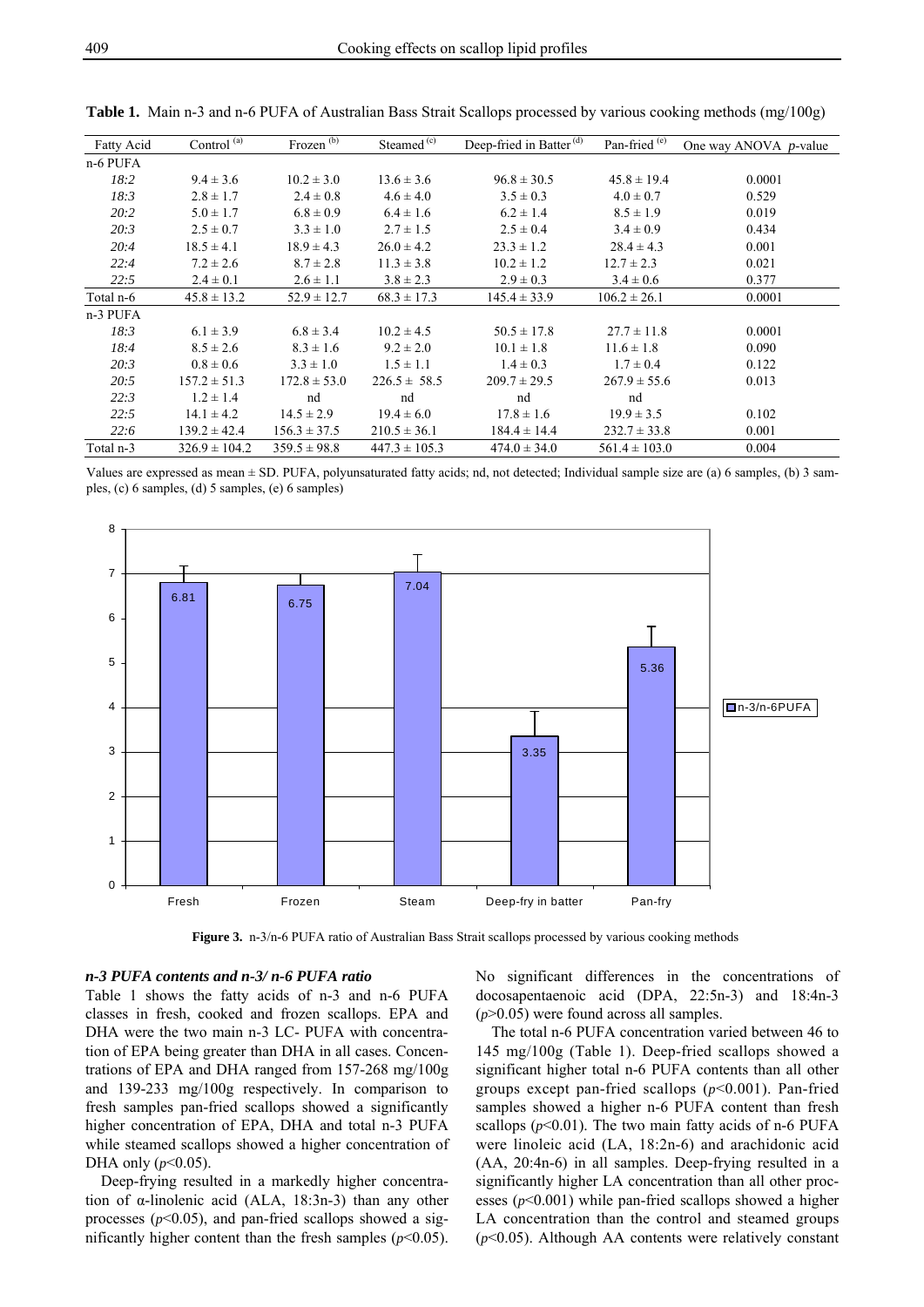across all sample groups (Table 1) pan-fried samples showed a higher concentration than frozen and fresh scallops and the concentration in steamed scallops was higher than in fresh samples  $(p<0.05)$ .

Both groups of fried scallops showed a lower n-3/n-6 PUFA ratio than fresh, steamed and frozen samples, in particular the deep-fried scallops where the ratio decreased from 6.8:1 to 3.4:1 (Fig 3) ( $p$ <0.001). No significant variation was found in steamed and frozen scallops.

## **Discussion**

Scallops contain high concentration of n-3 PUFA and relatively low concentration of n-6 PUFA. The predominant n-3 PUFA fatty acids were EPA, DHA, DPA, ALA and 18:4n-3, and n-6 PUFA were AA and  $LA^{10,13}$  This study demonstrated that the content of beneficial n-3 LC-PUFA, n-3/n-6 PUFA ratio, as well as the total lipid could be affected by the cooking methods. The total lipid content significantly increased in both pan-fried and deepfried samples than in fresh control samples. These results are consistent with Nichols et  $al^{10}$  on fish and possibly due to the fact that seafood experienced water loss in their tissues during the cooking process. The change of tissue mass recorded in the present study has further confirmed this. Prior to the cooking process the average weight of scallops was 20 g, but the weight after cooking process was 13.3 g for steamed, 12.7 g for pan-fried and 8.3 g for battered and deep-fried. The cooking process has reduced the body mass by 33% in steam, 36% in pan-fry and 58% in deep-fry.

The large increase in the total lipid content through frying processes may also reflect the uptake of vegetable oil components. Cooking oil mixed with scallop tissues and added extra to the total lipid value.<sup>10,14,17</sup> As a result the more and longer time associated with cooking oil, the higher the lipid content was shown. This trend was illustrated in Figure 1 where from the highest to lowest lipid content was deep-frying, pan-frying, and steaming.

GC analyses of the vegetable oil used in frying processes found that the main fatty acids were 18:2n-6, 18:1, and 18:3n-3. Consistently fried scallops showed higher concentration of these three fatty acids (Table 1). The higher proportion of 18:2n-6 from the cooking oil also contributed to the lower n-3/n-6 PUFA ratio in fried scallops (Figure 3).

In the present study pan-frying resulted in a high concentration of n-3 LC-PUFA, DHA and EPA, and steam caused a higher content of DHA only. This could also be associated with the water loss during the cooking process. However deep-frying did not cause significant changes in the contents of EPA, DHA and total n-3 PUFA, and this may be attributed to the higher temperature during fry process. In the study of fish Sikorski and Kolakowska<sup>15</sup> reported that heating for 20 minutes at 160 degrees could reduce the DHA contents to 45% and EPA levels to 20%. They also found that temperature is more effective than the duration of heating in the cooking process. Similarly Candella *et al*<sup>14</sup> found a threefold decrease in EPA and DHA contents in fried sardines and mackerel. In this study deep-fry process took 1.4 minutes while pan-frying took 2.4 minutes and steam process was 2.3 minutes. The higher temperature during the deep-fry process seems to

have caused more effects than the longer duration in the steam and pan-fry processes and thus supports the results of Sikorski and Kolakowska.<sup>15</sup>

The ratio of n-3/n-6 PUFA is known to be of dietetic importance because it is the key factor for balanced synthesis of eicosanoids in organism.18 According to the current WHO recommendations, n-3/n-6 PUFA should not be lower than  $1:5.^{19}$  This study showed that scallops, like other seafood, have a high n-3/n-6 ratio (6.8:1). Although fry process decreased this ratio (3.4:1 in deep-fry and 5.4:1 in pan-fry) the values are still higher than the recommended standard. Previous studies on fish also reported a decrease in n-3/n-6 ratio from 8.3 to 1.4 in fried salmon 14, 8.3 to 0.2 in mackerel and 14.4 to 0.2 in sardines<sup>14</sup>. Celik *et al*<sup>20</sup> found the n-3/n-6 ratio reduced from 3.2 to 2.3 in boiled blue crab, *Callinectes sapidus*. Tarley *et*  $al^{21}$  observed a change from 2.2 to 0.2 in canned sardines.

Sikorski and Kolakowska<sup>15</sup> found that chilled fish only maintained their n-3 PUFA concentration in the initial three to four days and after seven days, both EPA and DHA concentrations had decreased. In our study the frozen scallops after 22 days did not show significant changes although there was a slight increase in the total lipid content. The difference between the two studies might be due to species variation, the temperature in the freezing process, or the type of tissue analysed. It has been reported that the gonads of scallop contained a higher concentration of n-3 PUFA than the muscle tis $sue<sup>13</sup>$  although the change in fatty acid profile after cooking process in these two tissue types were not determined. In the examination of fish fatty acids only muscle tissue was normally used while in the present study of scallops we used a mix of muscle and gonad.

Scallops are a good source of n-3 LC-PUFA. Pan-fry and steam resulted in a higher concentration of beneficial n-3 LC-PUFA. Although frying process reduced the n-3/n-6 PUFA ratio the absolute n-3 PUFA content is still high and comparable with other seafood groups.<sup>10,12</sup> In addition, as suggested by Nichols *et al*<sup>10</sup> the n-3/n-6 PUFA ratio could be improved if the cooking oils containing lower levels of n-6 PUFA is used.

#### **Acknowledgements**

We thank Mr. Vince Murone for his technical assistance with Gas Chromatography.

#### **References**

- 1. Sinclair AJ. 'The good oil: Omega 3 polyunsaturated fatty acids, Today's Life Sci 1991; 18-27.
- 2. Connor SL and Connor WE. Are fish oil beneficial in the prevention and treatment of coronary artery disease. Am J of Clin Nutr 1997; 66: 1020-1030.
- 3. Daviglus ML, Stamler J, Orencia AJ, Dyer AR, Liu K and Greenland P. Fish consumption and the 30-year risk of fatal myocardial infarction. N. Engl. J. Med. 1997; 336: 1046-1053.
- 4. Nettleton JA. Are n-3 fatty acids essential nutrients for fetal and infant development? J Am Diet Assoc 1993; 93: 58-64.
- 5. Broadhurst CL, Cunnane SC and Crawford MA. Rift Valley lake fish and shellfish provided brain-specific nutrition for early Homo. Br J Nutr 1998; 79: 3-21.